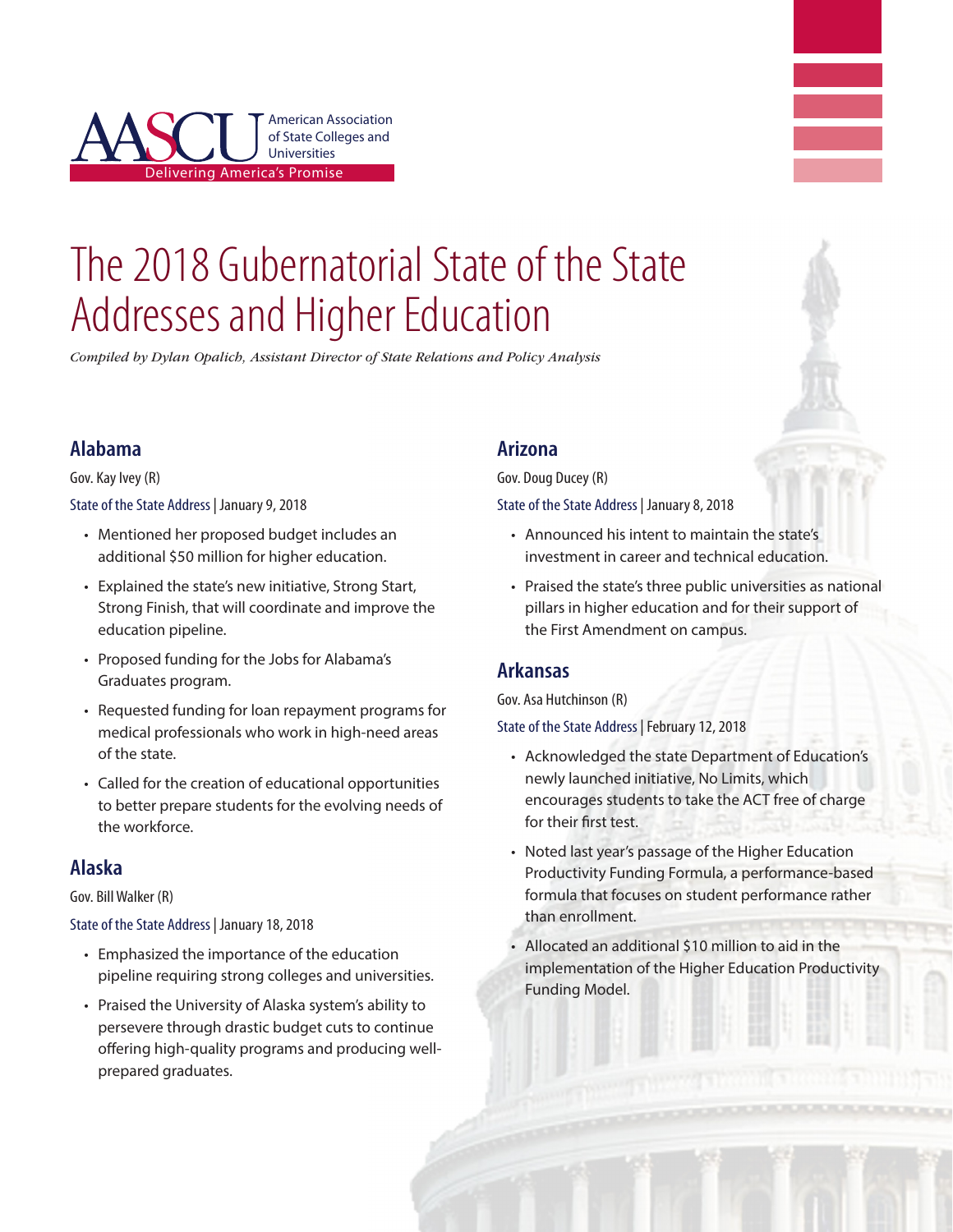## **California**

Gov. Jerry Brown (D)

State of the State Address | January 25, 2018

- Recognized the state's dependency on institutions of higher learning for continued prosperity.
- • Pointed out the state's increased annual support for higher education by \$5.8 billion since 2011.
- Proposed the creation of the California Online College, which would conveniently and affordably offer postsecondary degrees and certificates specifically targeted to the 2.5 million Californians between 25 and 34 who are in the workforce without postsecondary education.

## **Colorado**

Gov. John Hickenlooper (D)

State of the State Address | January 11, 2018

- • Called for transforming the education pipeline from a degree-based system to one that includes skill-based training.
- Mentioned the state's public-private partnership, Careerwise, that connects companies and talent to community colleges and training centers for apprenticeships and on-the-job training. Set a goal for Careerwise to have 20,000 students per year receive credit within the next decade.
- Noted the investment of more than \$250 million to support higher education over the last seven years, and that the state must continue to increase funds for higher education without further burdening students and their families with the cost of tuition, fees and books.

## **Connecticut**

Gov. Dannel Malloy (D)

State of the State Address | February 7, 2018

• Praised the passage of the Connecticut DREAM Act, which ensures access to affordable higher education for students brought to the United States by their parents.

### **Delaware**

Gov. John Carney (D)

State of the State Address | January 18, 2018

- Discussed recently solidified partnerships between the University of Delaware and the private sector. The partnerships have already led to the creation of new jobs and capital projects.
- Called for strengthening the state's pathway programs to build a highly skilled workforce and meet employer demands.
- • Mentioned the state's investment in institutions of higher education, particularly Delaware Tech, as avenues for improving the state's workforce.
- Noted his intent to work with state lawmakers to create a student loan forgiveness program for educators, in hopes of boosting retention in the highest-need communities and highest-demand subject areas.

## **Florida**

Gov. Rick Scott (R)

State of the State Address | January 9, 2018

- • Emphasized the need to invest in the state's education system to secure a prosperous future.
- Announced his support for a measure under consideration that would give free tuition to the families of fallen first responders, state law enforcement officers and military members who lost their lives in the line of duty.

## **Georgia**

Gov. Nathan Deal (R)

State of the State Address | January 11, 2018

- Praised the increased education spending of \$3.6 billion throughout his administration.
- Noted the legacy of former Governor Zell Miller and his creation of the HOPE Scholarship and Grant programs.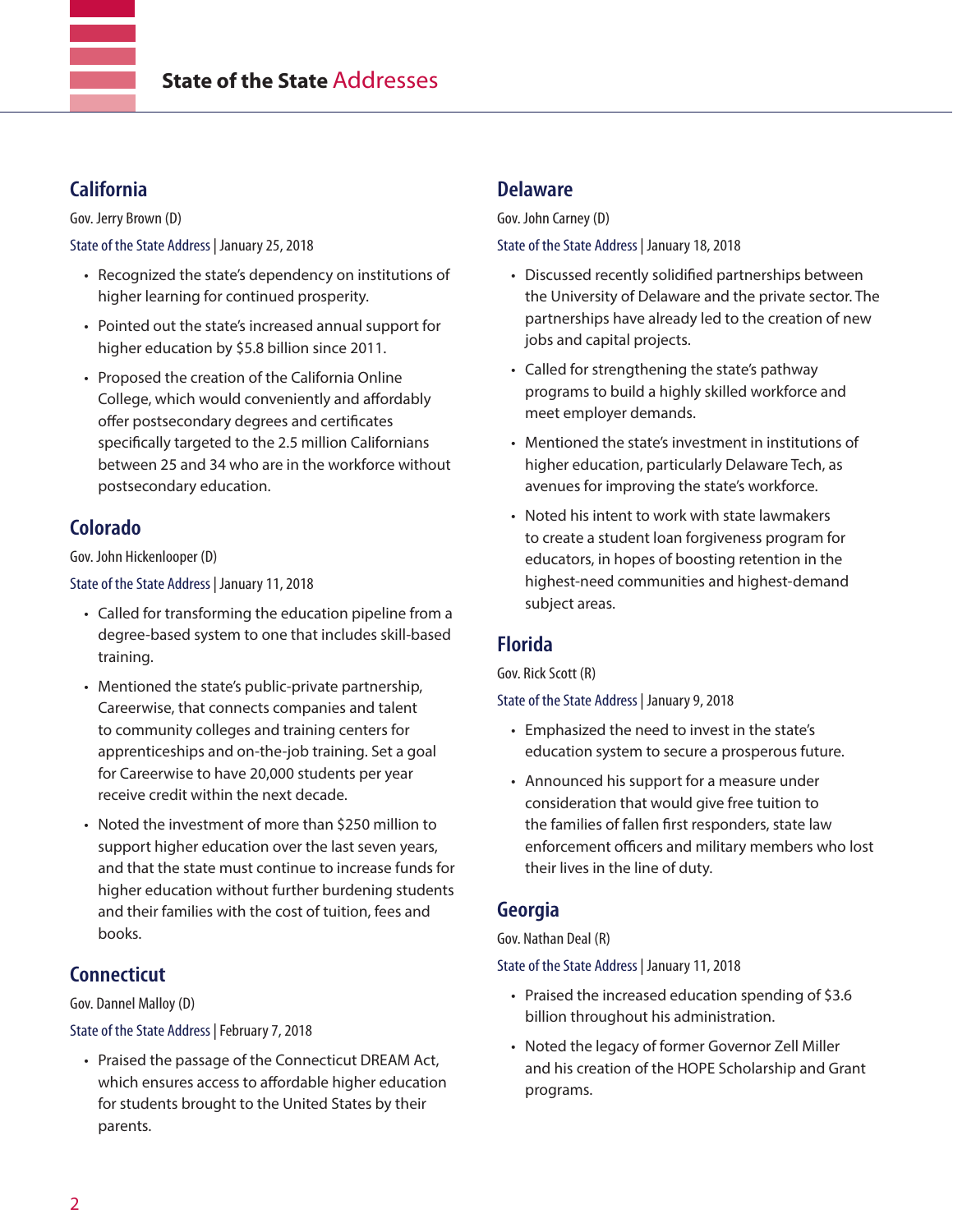- Recognized the state's Technical College System for adding certificate and degree programs, and created a new Deputy Commissioner position to develop and maintain a unified process within the system.
- Requested an additional \$1 million for an ongoing marketing campaign for the technical college system to target the 30 percent of Georgia's high school graduates who choose not to pursue higher education.
- Mentioned the creation of the HOPE Career Grant, which covers 100 percent of tuition for technical school students who enroll in a program for a highdemand field.

#### **Hawaii**

#### Gov. David Ige (D)

State of the State Address | January 22, 2018

- • Praised expanded campuses and course offerings in the University of Hawaii System and the creation of the Hawai'i's Promise scholarship that defrays costs for students attending the state's community colleges.
- • Applauded the state's early college programs that offer students the opportunity to save money while earning college credits.
- • Emphasized the state's need to invest in STEM to prepare young people for available jobs.

#### **Idaho**

Gov. Butch Otter (R)

#### State of the State Address| January 8, 2018

- Requested \$5 million a year for college and career advising to ensure districts across the state can implement effective planning programs for students' futures.
- Congratulated the people of eastern Idaho for their transformation of Eastern Idaho Technical College to College of Eastern Idaho, which opened up access to higher education for the region.
- • Thanked members of the Higher Education Task Force for their efforts in helping the state achieve its

attainment goal and making 12 recommendations on how to integrate, consolidate and make the system more student-focused.

- • Asked for funding for the State Board of Education to hire an executive officer for higher education, who would oversee the impending changes to the system and coordinate the work of all higher education institutions.
- Sought support to implement a statewide degree audit and data analytics system to aid in institutions' understanding of their students.
- Proposed an additional \$5 million in funding for the Opportunity Scholarship program, \$5 million for Adult Completion Scholarships, and support for career and technical education programs.
- Applauded Idaho's first medical school that will open this fall, and requested funding for 11 new medical residencies.

#### **Illinois**

Gov. Bruce Rauner (R)

State of the State Address | January 31, 2018

• Gov. Bruce Rauner did not mention higher education in his remarks.

#### **Indiana**

Gov. Eric Holcomb (R)

State of the State Address | January 9, 2018

- • Set goals to re-enroll 25,000 of the 700,000 residents who started college but have yet to finish, to establish a state work-based learning and apprenticeship office to increase the number of those opportunities from 12,500 to 25,000 by the end of 2019, and to have 1,000 inmates per year complete certificate programs by 2020.
- Committed to forming public-private partnerships to support lifelong learning for every student.
- Charged the Education to Career Pathways Cabinet with setting a framework to guide communities and to drive legislative action.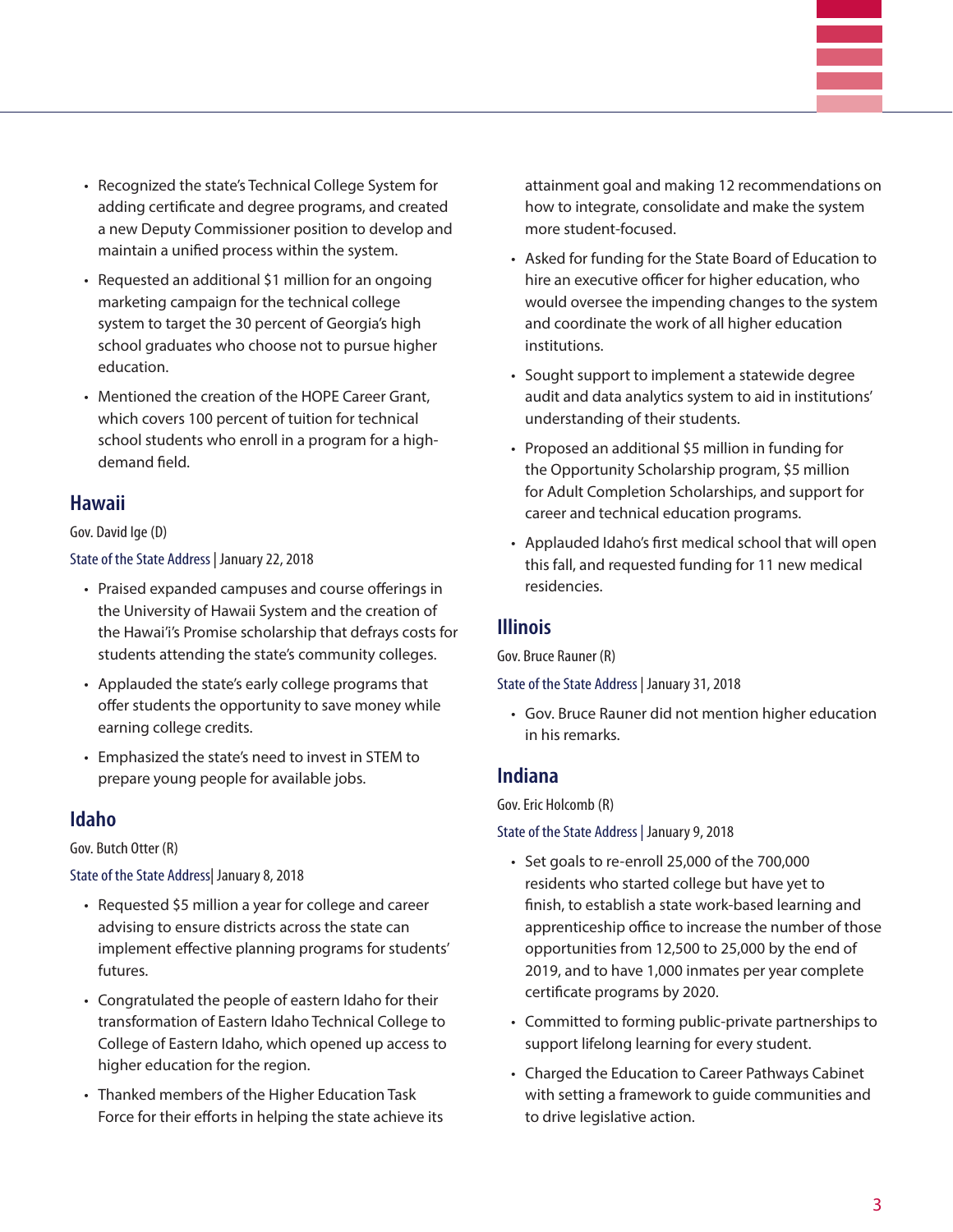#### **Iowa**

Gov. Kim Reynolds (R)

State of the State Address | January 9, 2018

- Recounted the state's \$37 million investment in STEM public-private partnerships.
- Announced a new workforce readiness initiative, Future Ready Iowa, which is aimed at creating opportunities for residents of all ages, and called on the legislature to support the bill.
- Mentioned expanding public-private partnerships to increase education and training opportunities in hopes of achieving the state's attainment goal—for 70 percent of Iowa workers to have post-high school education by 2025.
- Included \$500,000 in her budget to expand workbased learning and an additional \$1 million to expand the state's apprenticeship program.
- Requested funding to create a new scholarship for students, of any age, pursuing up to a two-year degree in a high-demand field and to create a new grant program for those who started a four-year degree but have yet to finish.

## **Kansas**

#### Gov. Jeff Colyer (R)

State of the State Address | February 8, 2018

• Called for significant investments in career and technical education programs for younger students to dual enroll and for older students to learn the skills needed for in-demand jobs.

## **Kentucky**

#### Gov. Matt Bevin (R)

State of the State Address | January 16, 2018

- • Called for investments in education and workforce development "like we never have before."
- • Announced his plan to dedicate 100 percent of lottery revenue to education.
- Requested \$100 million in workforce bonds to continue to grow the state's workforce development programs.
- • Mentioned using funds from the state's debt service to put towards the \$6 million of deferred maintenance on the state's higher education campuses.

#### **Louisiana**

Gov. John Bel Edwards (D)

State of the State Address | March 12, 2018

- Noted this year's stabilization of funding for higher education resulting in a boost in the number of applications to the state's universities, community and technical colleges.
- Voiced his support for legislation requiring hazing prevention education at the state's colleges and universities.

#### **Maine**

Gov. Paul LePage (R)

State of the State Address | February 13, 2018

• Proposed the Maine Student Loan Debt Relief Program to fund zero-interest student loans as an incentive to keep Maine residents in Maine as they pursue higher education, and requested a \$50 million bond fund the program.

## **Maryland**

Gov. Larry Hogan (R)

State of the State Address | February 2, 2018

• Applauded the state for being home to America's most educated workforce.

#### **Massachusetts**

Gov. Charlie Baker (R)

State of the State Address | January 23, 2018

• Called for the expansion of three higher education initiatives: increase scholarship funding by more than \$7 million so that Pell-eligible students with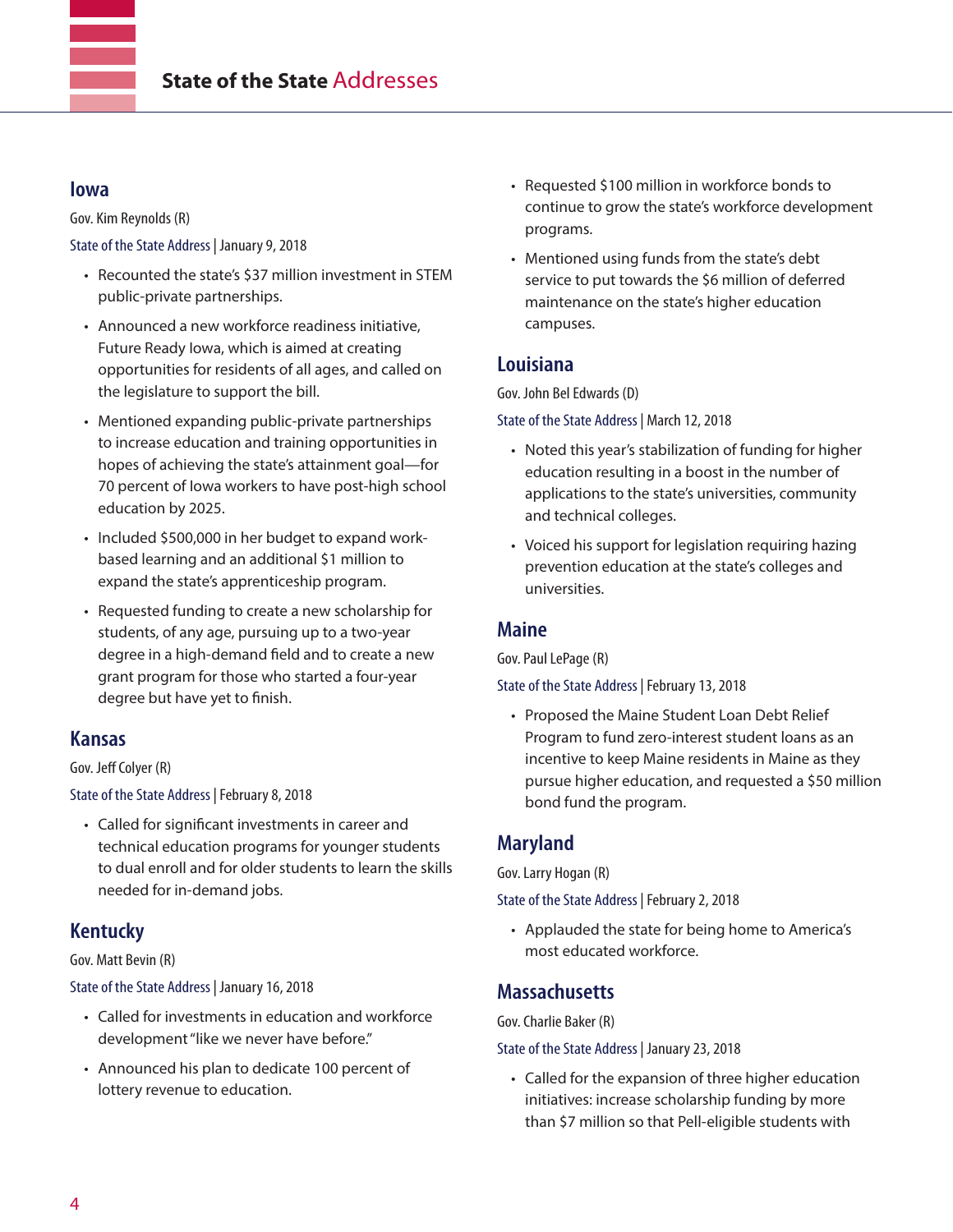unmet financial need attending community colleges will have any remaining tuition and fees covered; expand early college programs; and expand the Commonwealth Commitment plan, which makes four-year degrees for less than \$30,000 possible.

- Noted new investments in vocational technical schools to upgrade equipment and expand programs.
- • Highlighted public-private partnerships with colleges, businesses and the federal government, which have created thousands of jobs and infused billions of dollars into economic development projects.

## **Michigan**

Gov. Rick Snyder (R)

State of the State Address | January 23, 2018

- Recognized First Lady Sue Snyder and a bipartisan group of legislators for their commitment to preventing campus sexual assault, and noted the state's \$1.6 million investment in grant funding to campuses to fund prevention efforts.
- Noted the growth in dual enrollment classes from 12 programs in 2011 to 136 in 2017, with the number of college classes completed in high school nearly tripling.
- Mentioned career and technical education as a top priority for the state and applauded last year's implementation of the Career Pathways Alliance, a public-private partnership that connects educational institutions to employers.
- Highlighted the state's investment of \$50 million in grants to community colleges for capital equipment.
- • Announced the Marshall Plan for Talent, which will ensure better alignment between education and the workplace, as an additional pathway to higher education.
- Applauded the state's efforts in making vocational training available to prison inmates.

#### **Minnesota**

Gov. Mark Dayton (D)

State of the State Address | March 14, 2018

- Noted the substantial increases in support of the education pipeline during his administration, but that state funding for higher education has declined, and the funding must be restored to lessen the burden on students and their families.
- Urged the legislature's support for his inclusion of an additional \$10 million for the University of Minnesota system and an additional \$10 million for the Minnesota State system. This was in response to the University of Minnesota's announcement that with an additional \$10 million of state support, it would not need to raise tuition for the next academic year.
- • Saluted the president of University of Minnesota and the chancellor of Minnesota State for their service to the state.
- • Explained his Bonding Bill request, which will provide funding for capital improvements for the state's systems of higher education.

## **Mississippi**

Gov. Phil Bryant (R)

State of the State Address | January 9, 2018

- • Praised the state's community colleges as centers for workforce development, but called for more support to help the community colleges work to align their course offerings better with workforce needs.
- • Applauded the state's investment in the Mississippi Works Fund, which supports workforce training.
- Asked the legislature to create the Mississippi Works Scholarship Fund to provide access and resources for students who qualify for targeted workforce training at community colleges.
- Recognized the newly built University of Mississippi Medical Center and its importance in training the medical professionals needed in the state.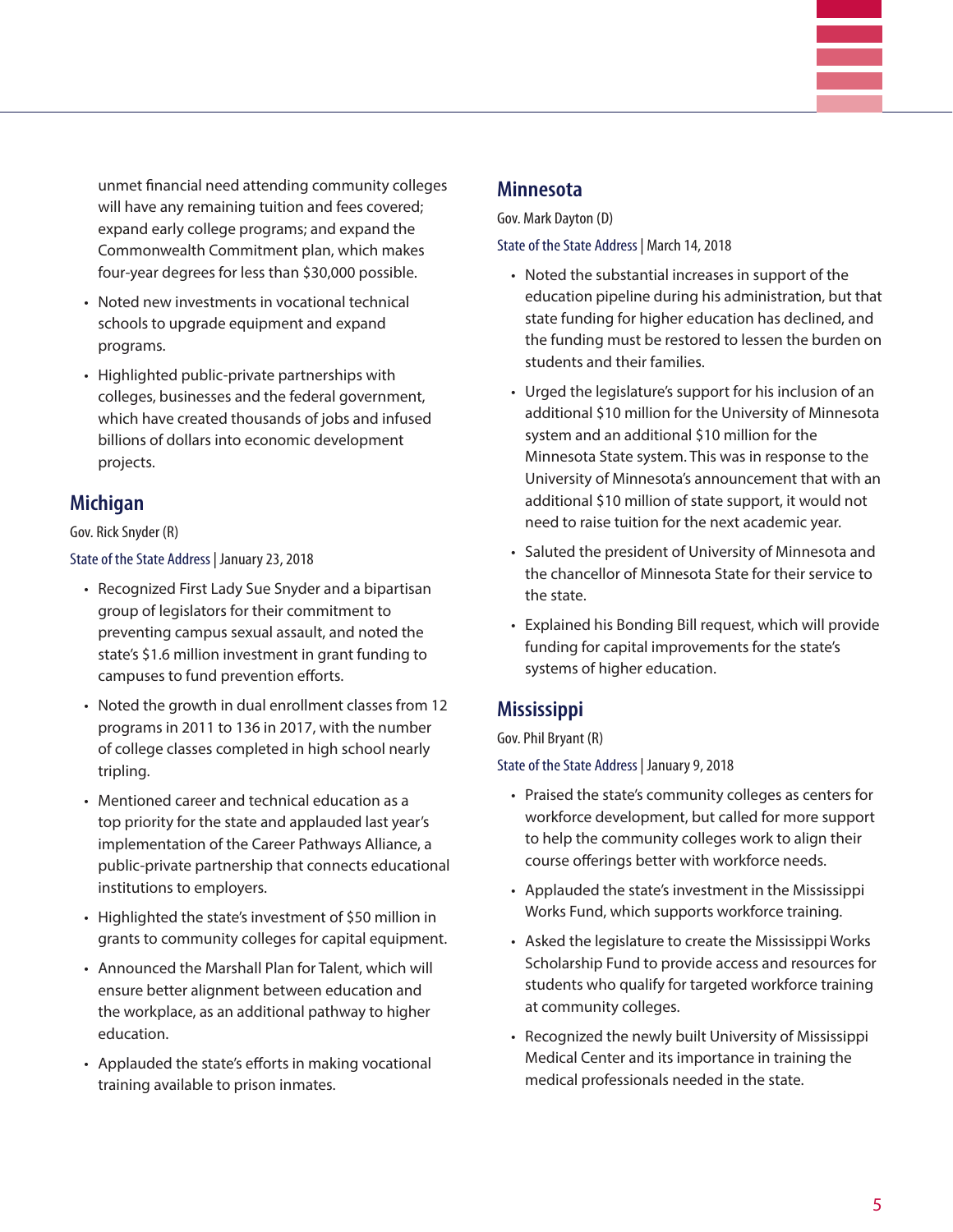#### **Missouri**

Gov. Eric Greitens (R)

State of the State Address | January 11, 2018

• Gov. Eric Greitens did not mention higher education in his remarks.

#### **Montana**

Gov. Steve Bullock (D) No address in 2018.

## **Nebraska**

Gov. Pete Ricketts (R)

State of the State Address | January 10, 2018

- Proposed an additional \$10 million over the next two years for workforce development.
- Mentioned his intention to make across-the-board reductions of 2 percent in this fiscal year and 4 percent in the next to cover the forecasted budget shortfalls, but highlighted his intention to still fund the state's priorities such as K-12 education.

## **Nevada**

Gov. Brian Sandoval (R) No address in 2018.

## **New Hampshire**

Gov. Chris Sununu (R)

State of the State Address | February 15, 2018

- Announced the Governor's Cup, a collaborative partnership between the state's higher education systems and FIRST Robotics. The partnership will include an annual robotics competition. Students who participate are eligible for college credit and those on the winning team will receive a tuition-free semester at one of the state's public colleges and universities.
- Noted last year's proposal of the Governor's Scholarship Fund, a scholarship designed to help up to 1,000 students directly, rather than the institutions.

#### **New Jersey**

Gov. Phil Murphy (D)

State of the State Address | January 16, 2018

• Highlighted his intent to make four-year college more affordable, expand free access to community college and create new training programs.

## **New Mexico**

Gov. Susana Martinez (R)

State of the State Address | January 16, 2018

• Recognized the state's teachers for their outstanding achievements, including decreasing the percentage of high school graduates needing remediation in college to 16 percent.

## **New York**

Gov. Andrew Cuomo (D)

State of the State Address | January 3, 2018

- • Called on lawmakers to expand the Excelsior Free College Program, in light of the federal government making college more expensive.
- Urged lawmakers to pass a state DREAM Act.
- Commended the state's past efforts in addressing sexual assault on college campuses.

# **North Carolina**

Gov. Roy Cooper (D) No address in 2018.

## **North Dakota**

Gov. Doug Burgum (R)

State of the State Address | January 23, 2018

- Noted that 40 percent of the state's budget is allocated to education, with 20 percent to K-12 and 20 percent to higher education.
- Mentioned ongoing efforts to modernize the state's higher education governing structure to better support the education and workforce needs of the 21<sup>st</sup> century.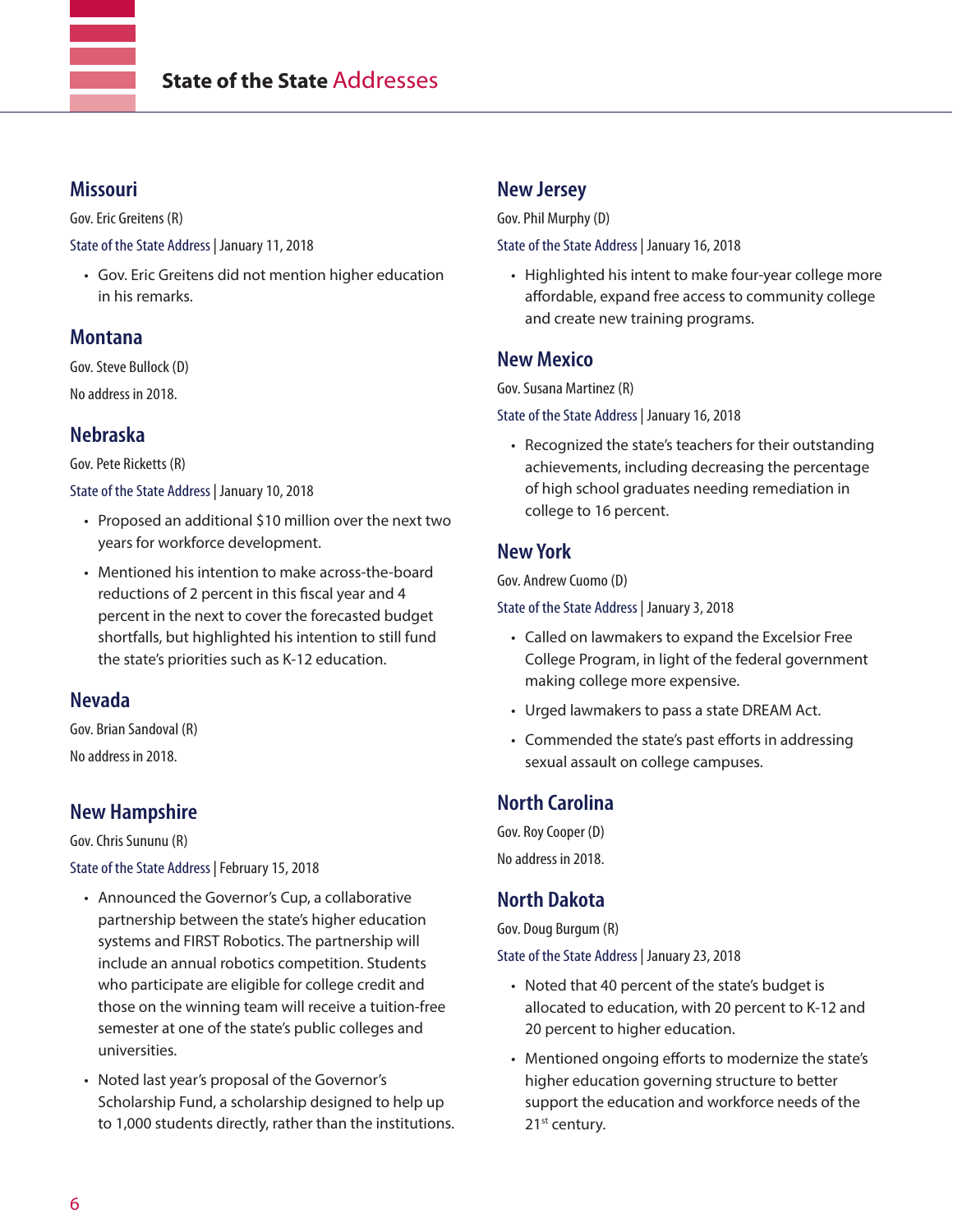#### **Ohio**

Gov. John Kasich (R)

State of the State Address | March 6, 2018

• Gov. John Kasich did not mention higher education in his remarks.

## **Oklahoma**

Gov. Mary Fallin (R)

State of the State Address | February 5, 2018

• Urged lawmakers to consider how college students and the next generation of Oklahomans are affected by their decisions on how to fund education.

## **Oregon**

#### Gov. Kate Brown (D)

State of the State Address | February 5, 2018

- Outlined the top five occupations driving the state's economy, and called upon the education pipeline to better prepare high school graduates for jobs in those fields.
- Criticized the skills gap between Oregon's workers and the needs of the state's businesses. Proposed Future Ready Oregon, a program with the goal of closing the skills gap through hands-on learning connected to career pathways.
- Emphasized career and technical education as a posthigh school pathway, and proposed \$300 million for hands-on learning in the upcoming biennium budget.
- Highlighted the public-private partnership between the Higher Education Coordinating Commission and Business Oregon to improve coordination between job training programs and high-growth industries.
- Introduced Next-Gen Apprenticeships, a training program focused on hands-on learning through apprenticeships in high-demand fields.

## **Pennsylvania**

Gov. Tom Wolf (D)

State of the State Address | February 6, 2018

- Noted the nearly 33 percent increase in the number of career and technical education students earning industryrecognized certificates.
- Proposed a "significant" investment in career and technical education programs to continue growing a workforce that will attract new businesses to the Commonwealth, while also calling to consolidate workforce development efforts into one streamlined program, PA Smart.

# **Rhode Island**

Gov. Gina Raimondo (D)

State of the State Address | January 16, 2018

- • Commended the state for being the first state on the East Coast to make community college tuition free.
- Proposed expanding the state's job and technical training initiatives in high schools.
- Previewed an upcoming announcement of a publicprivate partnership to establish the Northern Rhode Island Higher Education Center, which will provide training and a pathway to employment for residents without a college degree.

## **South Carolina**

Gov. Henry McMaster (R)

State of the State Address | January 24, 2018

- Stressed the importance of a productive educational pipeline to create the educated workforce needed for a thriving economy.
- Proposed an initiative, the South Carolina Workforce Partnership, connecting businesses with high schools and technical colleges to increase opportunities for students interested in skill trades, with an emphasis on rural areas of the state.
- • Allocated additional funding for the Workforce Scholarships and Grants program, which gives students attending the state's technical colleges financial assistance.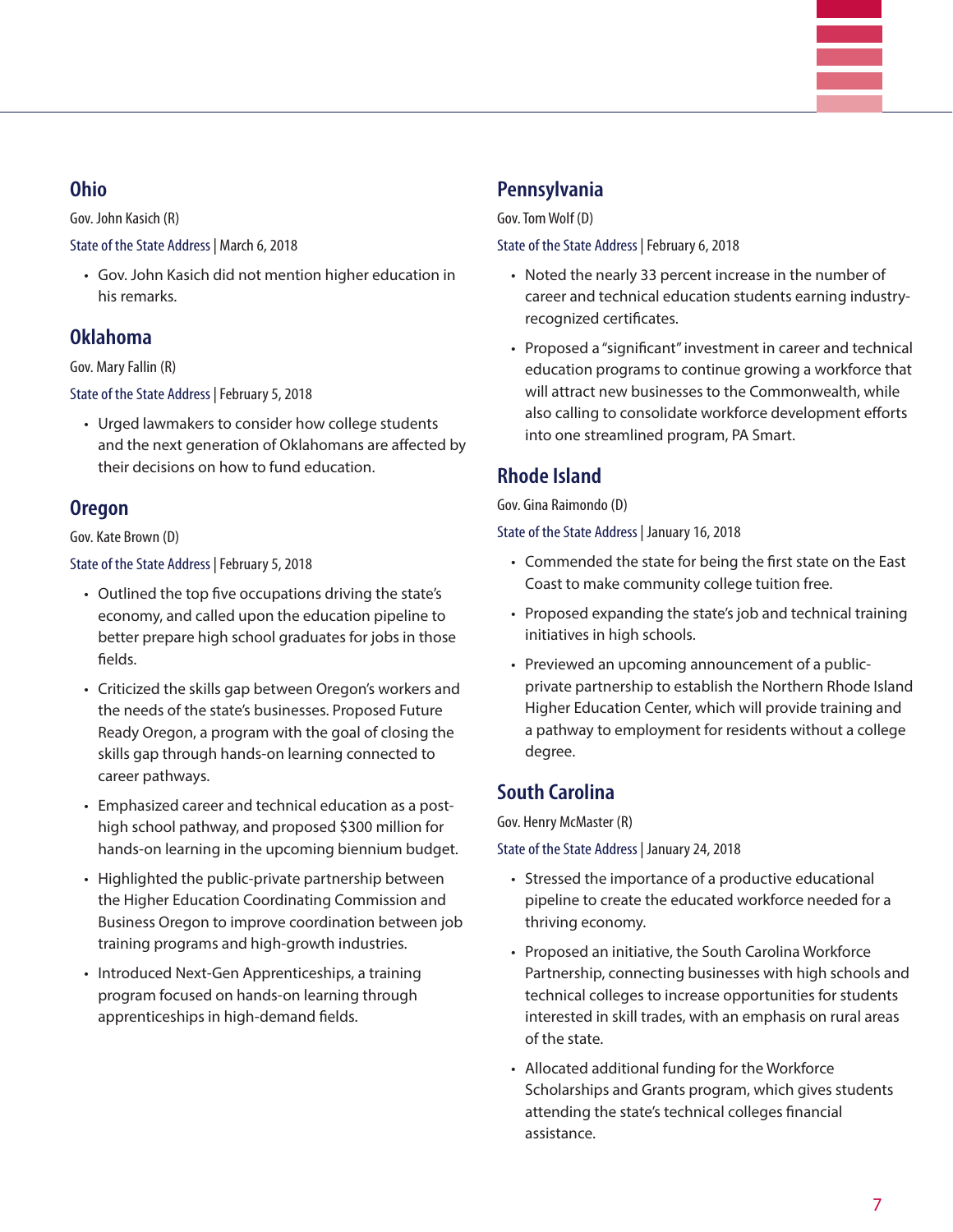### **South Dakota**

Gov. Dennis Daugaard (R)

State of the State Address | January 9, 2018

- Mentioned his administration's new initiative, Career Launch, that expands the availability of work-based education experiences during high school, such as apprenticeships, internships and job shadowing. The program is intended to teach professional skills and highlight non-traditional career pathways.
- Stressed the importance of dual enrollment partnerships for growing the state's workforce in an affordable way. Last year alone, 2,224 high school students enrolled in dual enrollment courses and saved an estimated \$5.3 million, compared to the tuition rate they would otherwise pay.
- Urged the legislature to support his proposed update to the state dual credit statute to clarify how the state, institutions and students share in the cost of the program.

#### **Tennessee**

Gov. Bill Haslam (R)

State of the State Address | January 29, 2018

- Praised his administration's creation of Tennessee Promise and Tennessee Reconnect, two programs that have contributed to Tennessee's status as an innovator of public education, and that will contribute to the state potentially achieving its attainment goal—55 percent of Tennesseans having a certificate or degree by 2025—two years early.
- Noted the implementation of the Complete College Act that eventually grew to the SAILS program, which helps high school graduates who are unprepared for college-level coursework catch up.
- Mentioned the last three years of tuition increases have been the lowest in the last 40 years.
- Underlined that although access to higher education has increased, only one in four community college students complete college in six years, and about half of the students attending four-year institutions complete in the same time frame.

• Announced the Complete to Compete initiative, which will support students through additional resources to keep them on track to graduation.

#### **Texas**

Gov. Greg Abbott (R) No address in 2018.

## **Utah**

Gov. Gary Herbert (R)

State of the State Address | January 24, 2018

• Praised the partnerships between education stakeholders and the private sector to launch the state's nationally recognized work-based education program, Talent Ready Utah.

#### **Vermont**

Gov. Phil Scott (R)

State of the State Address | January 4, 2018

- Highlighted the state's increased investment of \$3 million in the Vermont State College System.
- Proposed offering tuition-free college in Vermont for those who serve in the state's National Guard and expediting a program to award credit to veterans seeking professional licensing.
- Outlined his plan to expand technical education for adults to better serve their training and retraining needs to create additional opportunities in the state.
- Underlined the shrinking school-aged population, leading to a shrinking workforce, and the state's need to reverse this trend by persuading out-of-state workers to relocate to Vermont.

## **Virginia**

Gov. Ralph Northam (D)

State of the State Address | January 13, 2018

• Gov. Ralph Northam did not mention higher education in his remarks.